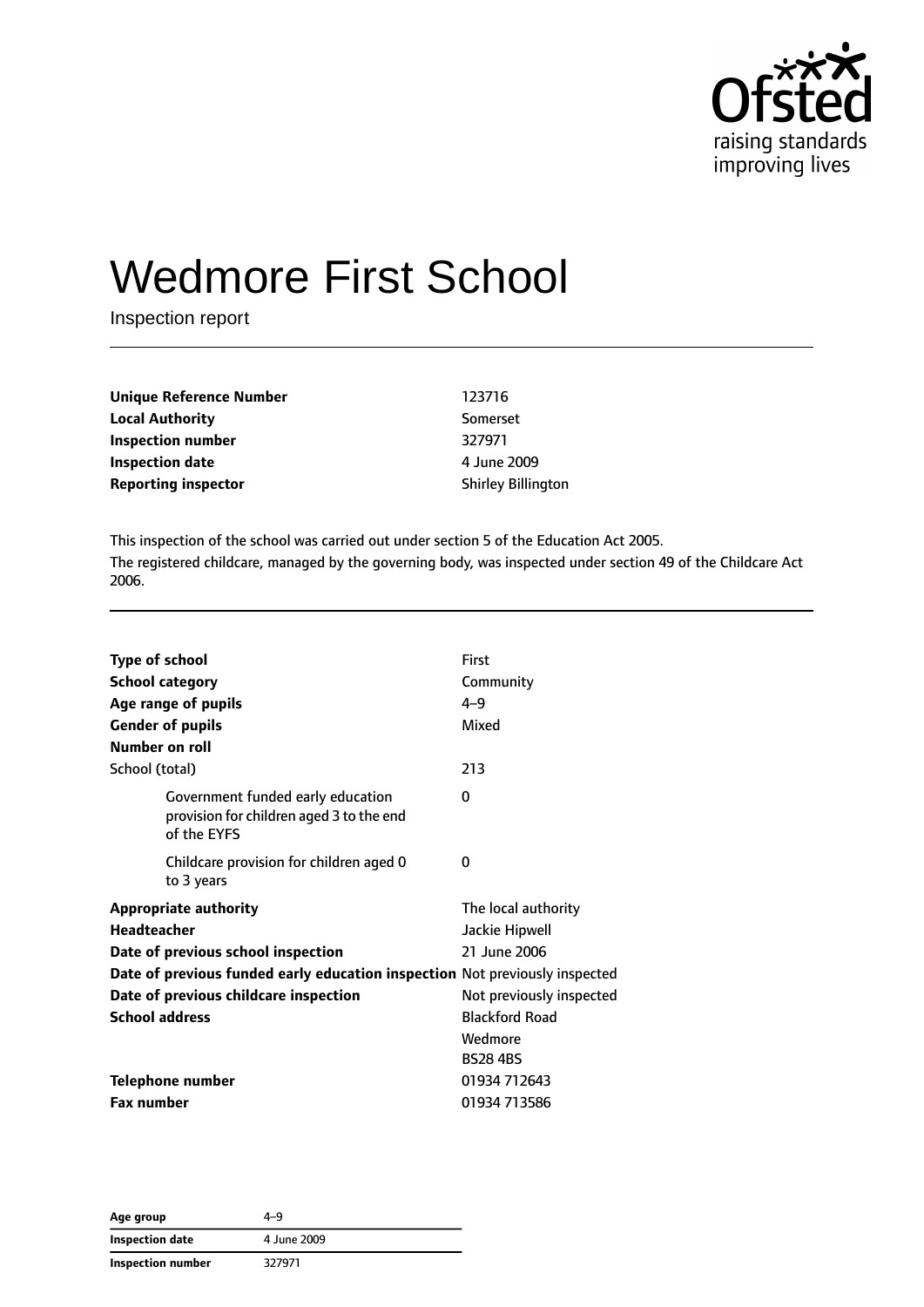.

<sup>©</sup> Crown copyright 2009

Website: www.ofsted.gov.uk

This document may be reproduced in whole or in part for non-commercial educational purposes, provided that the information quoted is reproduced without adaptation and the source and date of publication are stated.

Further copies of this report are obtainable from the school. Under the Education Act 2005, the school must provide a copy of this report free of charge to certain categories of people. A charge not exceeding the full cost of reproduction may be made for any other copies supplied.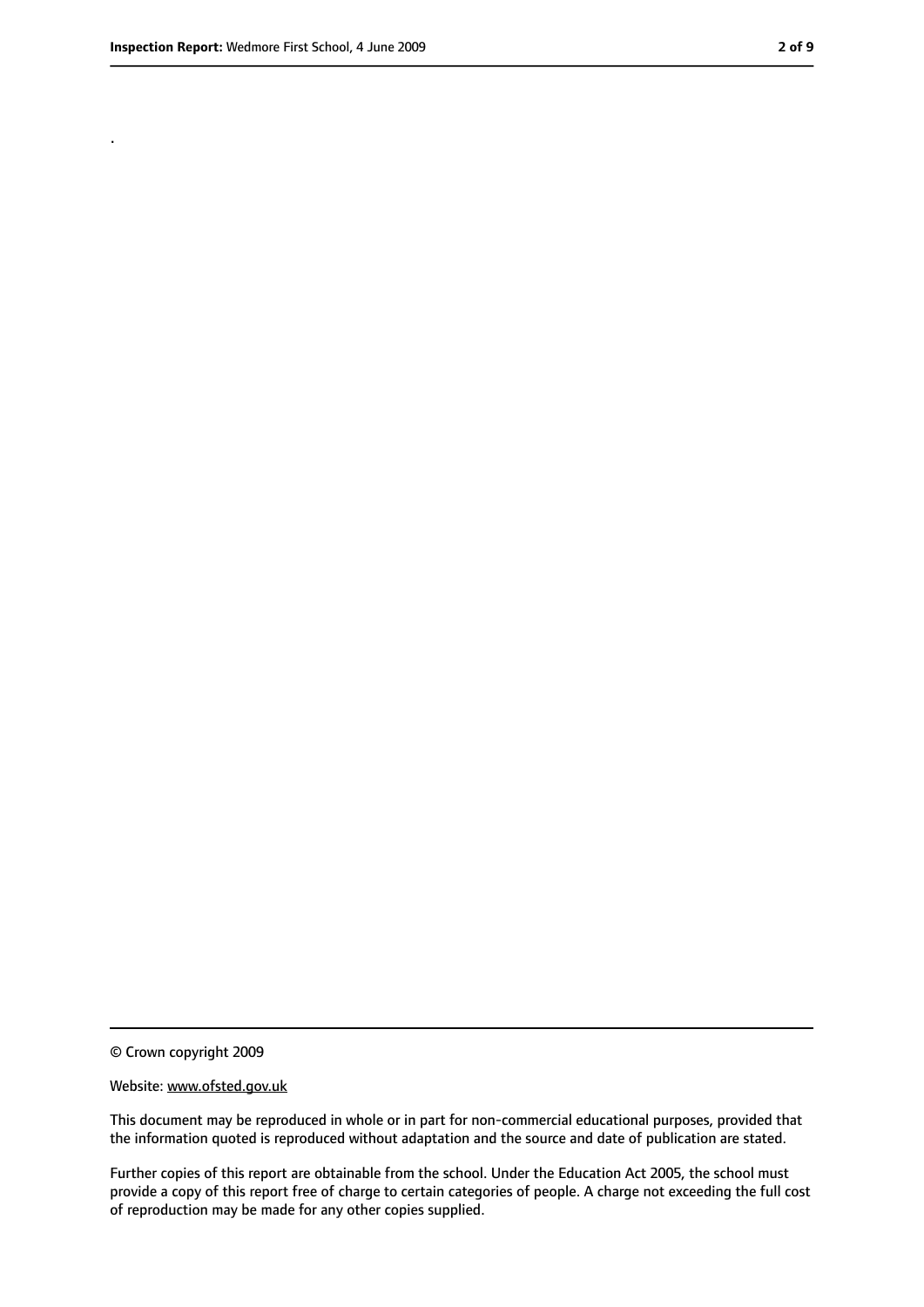## **Introduction**

The inspection was carried out by two additional inspectors. The inspectors evaluated the overall effectiveness of the school and investigated the following issues:

- the impact of strategies to improve achievement in mathematics
- the way in which targets are used and pupils' understanding of what they need to do to improve
- the quality of provision for children in the Early Years Foundation Stage in different class settings.

Evidence was gathered from observations in lessons and around the school, scrutiny of pupils' work and of records on their progress and a range of documentation. Parents' responses to questionnaires and discussions with pupils, staff and governors also contributed to the judgements. Other aspects of the school's work were not investigated in detail but the inspectors found no evidence to suggest that the school's own assessments, as given in its self-evaluation, were not justified, and these have been included in the report where appropriate.

#### **Description of the school**

This is an average-sized school serving a widespread rural area. The large majority of pupils are of White British heritage with a small number coming from a variety of minority ethnic backgrounds. The proportion of pupils with learning difficulties and/or disabilities is lower than is normally found. Numbers in each year group vary considerably and so class organisation changes to accommodate the variation. Children in the Early Years Foundation Stage are currently taught in two classes. One is for Reception children only and the other also includes Year 1 pupils. There has been some disruption to leadership arrangements over the past year, due to the serious illness of the headteacher. The school has been led by two senior teachers who took on roles as acting headteacher and acting deputy headteacher. The substantive headteacher is now back in post.

During term time, there is a breakfast club and an after school club on site that are run independently of the school. The provider of these clubs also offers full day care during school holidays.

#### **Key for inspection grades**

| Outstanding |
|-------------|
|             |

- Grade 2 Good
- Grade 3 Satisfactory
- Grade 4 Inadequate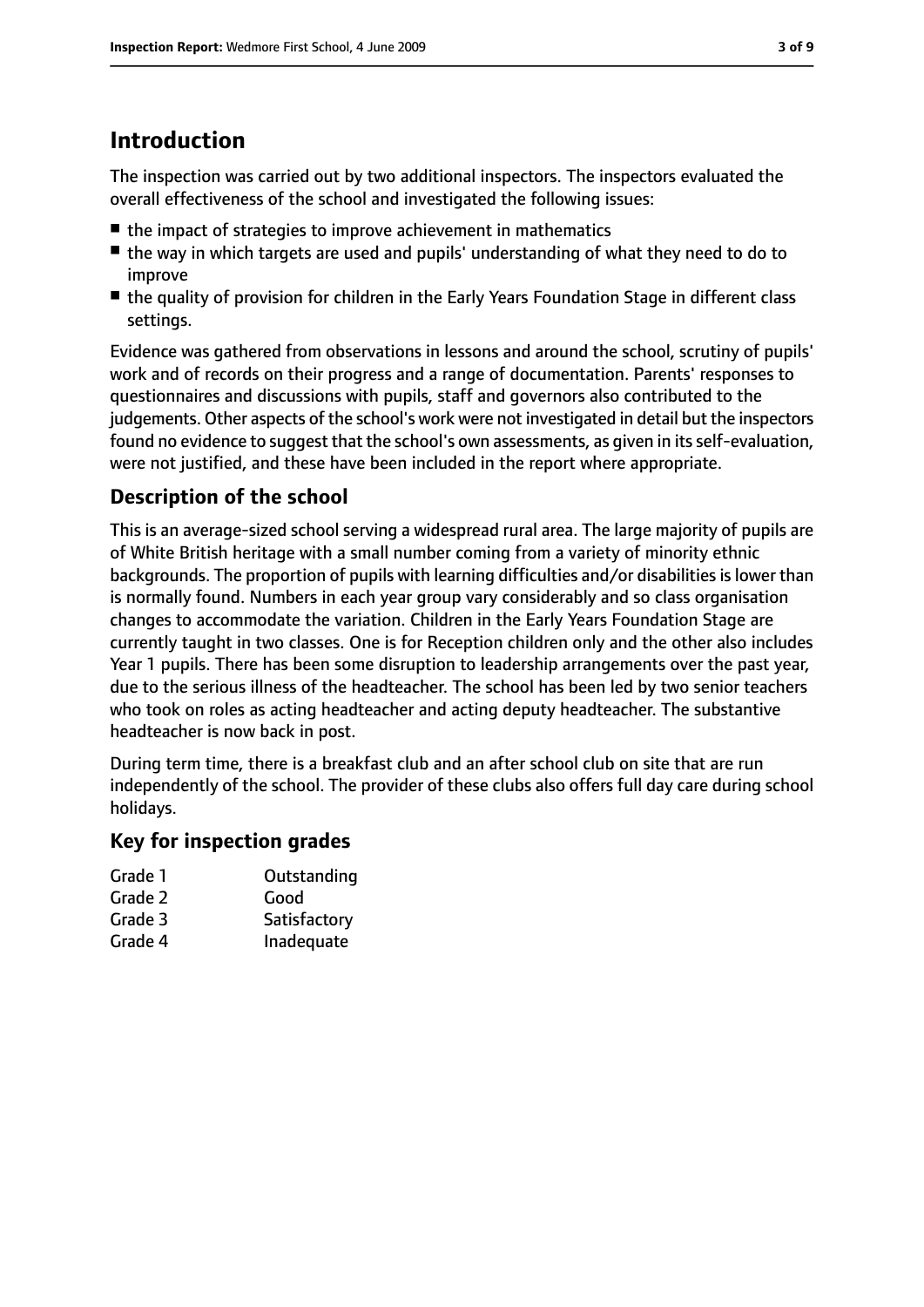#### **Overall effectiveness of the school**

#### **Grade: 2**

Thisis a good school. It hassome outstanding features, particularly in relation to pupils' personal development. As a result, they are well prepared for the next stage in their learning. Pupils are cared for well in a positive ethos and parents are extremely complimentary about this. Typical parental comments include 'there is a real sense of community spirit in the school' and 'children are well supported by all the teachers with their emotional and social needs'.

From having skills and knowledge in line with expectations for their age on starting school, children make good progress in the Reception Year. This is successfully built on in Years 1 and 2 so that by the end of Year 2, standards in reading, writing and mathematics are above average. Until recently, progress in Years 3 and 4 had been erratic and pupils have not always made the gains that they should. However, tracking systems have been strengthened and expectations raised so that this weakness has been successfully addressed. Teaching is now good throughout the school and good progress is being sustained in Years 3 and 4. Standards at the end of Year 4 are above average overall and pupils are achieving well but there is some variation between subjects. Pupils do exceptionally well in reading and generally make good progress in writing. Gains in mathematics, while satisfactory, are not as good as in reading and writing. This subject is a current priority for improvement and there are good indications that pupils' progress is accelerating.

The progress of individual pupils is systematically tracked and regularly reviewed by senior leaders and class teachers. This enables the school to quickly identify any pupils not making the gains that they should so that extra support can be provided where appropriate. However, the information gained is not always summarised and analysed to identify whether all groups are doing equally well. The school identified last year that there were some differences in the performance of boys and girls in the statutory assessments at the end of Year 2 as girls did better in writing than boys. However, there has been no extension of this analysis to check whether there are also differences in the attainment of girls and boys in other year groups. Because of this, the school is not always in a position to pick up on emerging issues, and make adjustments to the curriculum to address these. The school is setting challenging whole school targets and has introduced targets for individual pupils. Pupils know they have targets to help them to improve, but are not always clear what these are or what they mean. Marking of work rarely refers to targets or to pupils' progress towards these.

Senior staff, with strong support from governors, have worked well as a team through this year to maintain the school's successes under temporary leadership arrangements. The school is well placed to make further improvements. Systems for monitoring and evaluation have been sharpened so that lesson observations, for example, are clearly focused and helpful points for development are identified. Key subject leaders, some of whom are fairly new in post, are beginning to have an impact in leading developments in the areas for which they are responsible. They have had limited opportunities to check on the impact of the work that they have done, but there are plans to extend their role in collating data and observing lessons.

Pupils are extremely enthusiastic about school. They benefit from a good curriculum, particularly the excellent range of opportunities they have to participate in clubs, visits and community events. They contribute their ideas for developments through the school council and have been consulted about key initiatives, for example the formulation of the school vision. Their own version of this illustrates their maturity in reflecting on and articulating their responsibilities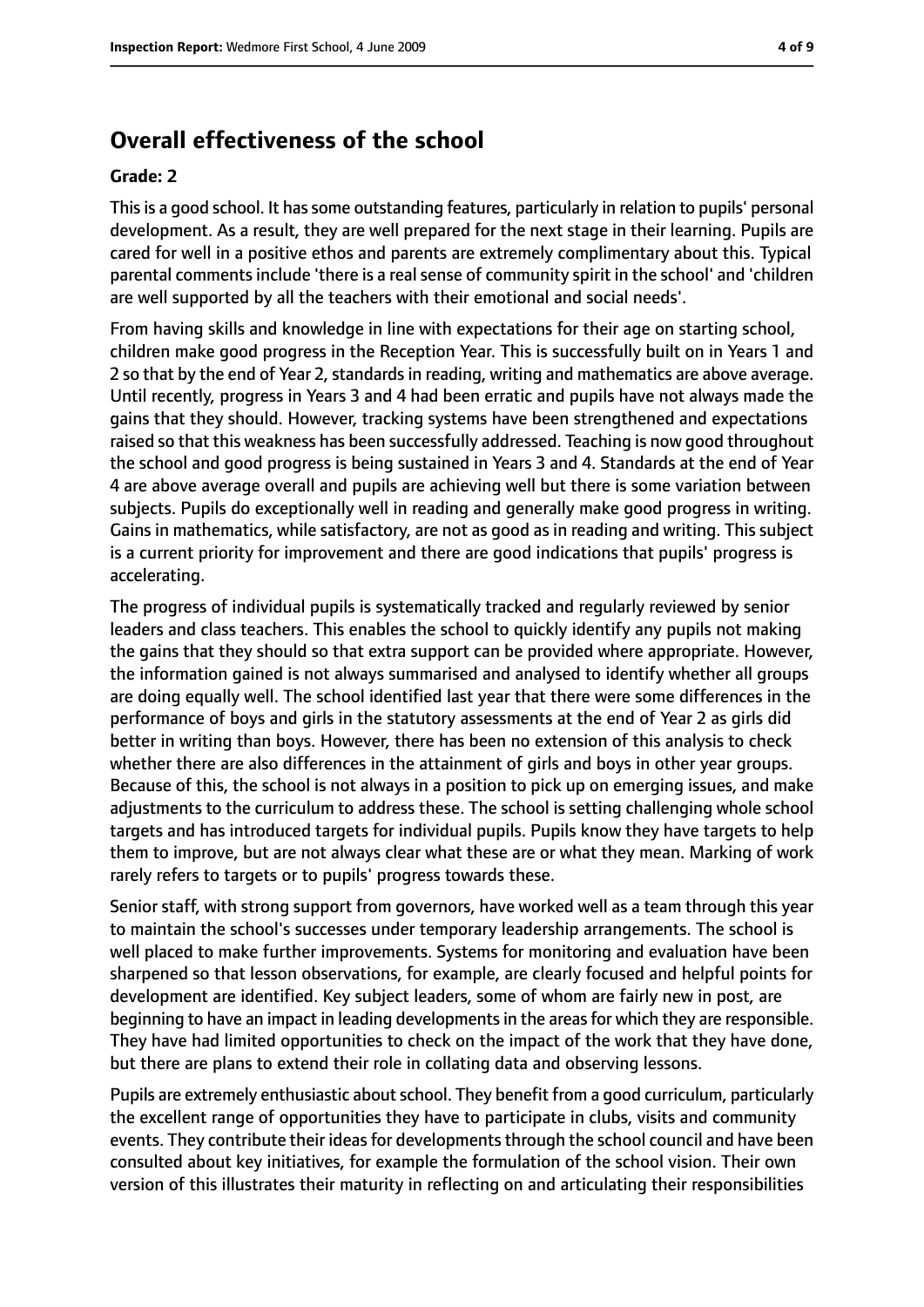to each other - 'We are all about having fun and joining in, listening to one another and looking after each other.' Pupils have an excellent awareness of the importance of healthy eating and regular exercise and of the need to stay safe and look after each other. Behaviour is exemplary and pupils in different year groups mix well together. Attendance has improved and is now good. The school works closely with other agencies to support the few families where there are concerns about children's attendance or punctuality.

The school plays an active part in a wide range of community events such as Wedmore in Bloom. There are excellent links with other local schools so that pupils can participate in a range of sporting activities. Liaison with the receiving middle schools is good so that Year 4 pupils are involved in joint projects and activities. An excellent example is the recent 'French café' run in conjunction with Year 7 students. Pupils' global awareness is good but their understanding of cultural diversity in the United Kingdom is relatively weak. The school has plans to address this through extending links with schools in contrasting areas.

#### **Effectiveness of the Early Years Foundation Stage**

#### **Grade: 2**

Children get off to a good start in the Reception Year and their learning and development is good. By the time they move on to Year 1, the majority attain above average levels in almost all areas. They do exceptionally well in their personal development and are extremely well prepared for their next stage in their learning. By contrast they do not do quite as well in writing, where standards are broadly average rather than above. The curriculum has been adjusted to provide more opportunities for writing and there are indications of improvements for the current cohort.

Children benefit from a well structured induction programme that ensures that they settle quickly into school life. A high degree of attention is paid to their care and welfare and parents are given good information on their progress. As one commented: 'The staff are friendly and willing to listen to any worries; the children are encouraged to learn and my daughter comes home almost daily with news of their activities.' Children rapidly gain confidence and the vast majority work and play happily together, understanding the need to share equipment and take turns.

Strong leadership ensures that staff work closely together and teaching assistants make a valuable contribution to children's learning. Those children in the straight Reception class have ready access to a well equipped outdoor learning area. Children in the class with Year 1 pupils use this area on a weekly basis and also have opportunities to use a smaller outdoor area adjacent to their own classroom. There is no identifiable difference in the progress that children in the two classes make and school makes every effort to overcome the potential difficulties of Reception children being in two classes that are some distance apart. Plans are in hand to reorganise classes next year to enable greater flexibility in the way that the indoor and outdoor environments can be accessed by all Reception children.

#### **What the school should do to improve further**

- Extend the analysis of assessment data to check whether all groups are doing equally well in year groups throughout the school so that any emerging trends can be quickly identified and addressed.
- Implement a consistent approach to setting targets and ensure that each pupil is aware of what they need to do to improve and that marking informs them of how well they doing in relation to their targets.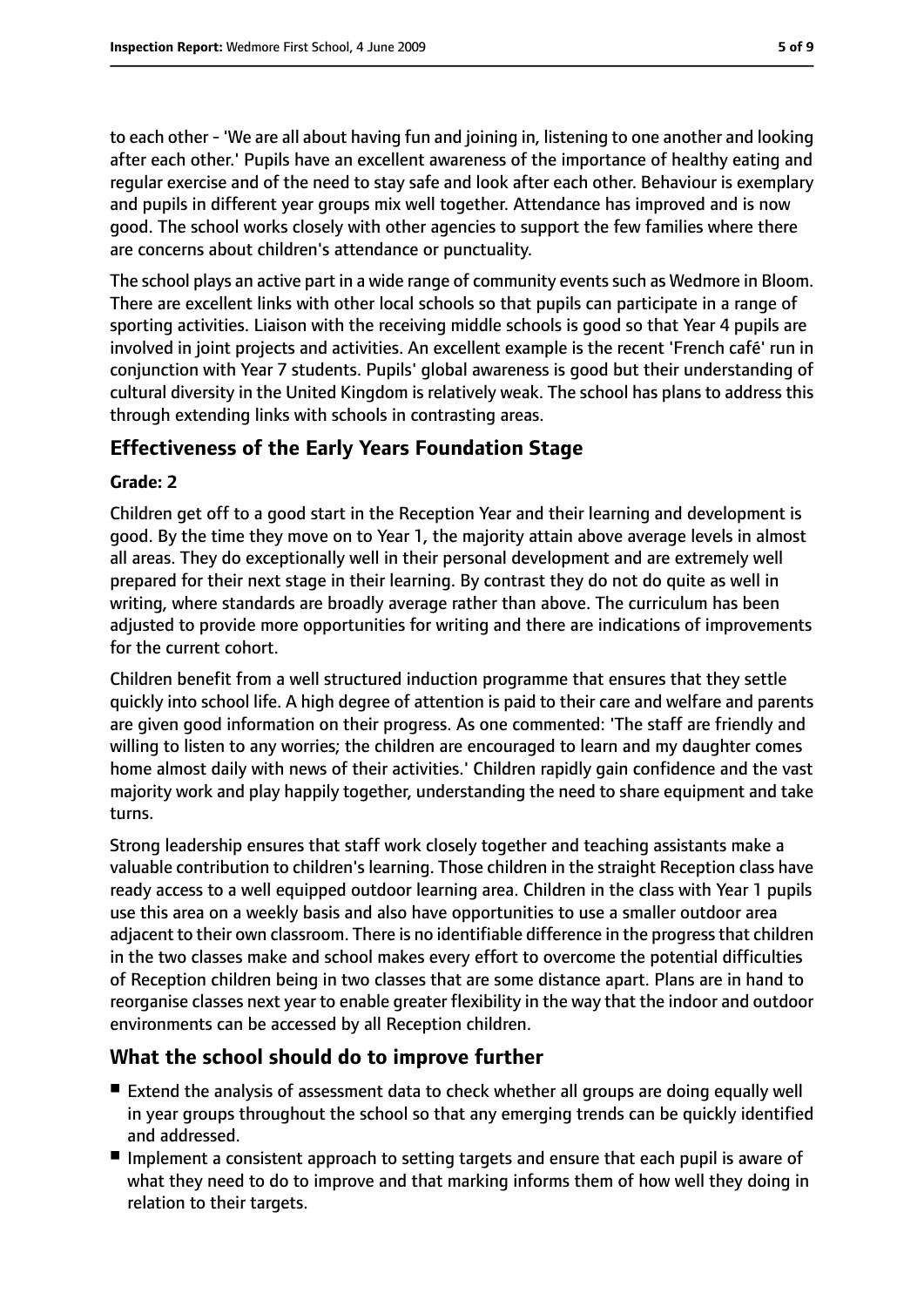**Any complaints about the inspection or the report should be made following the procedures set out in the guidance 'Complaints about school inspection', which is available from Ofsted's website: www.ofsted.gov.uk.**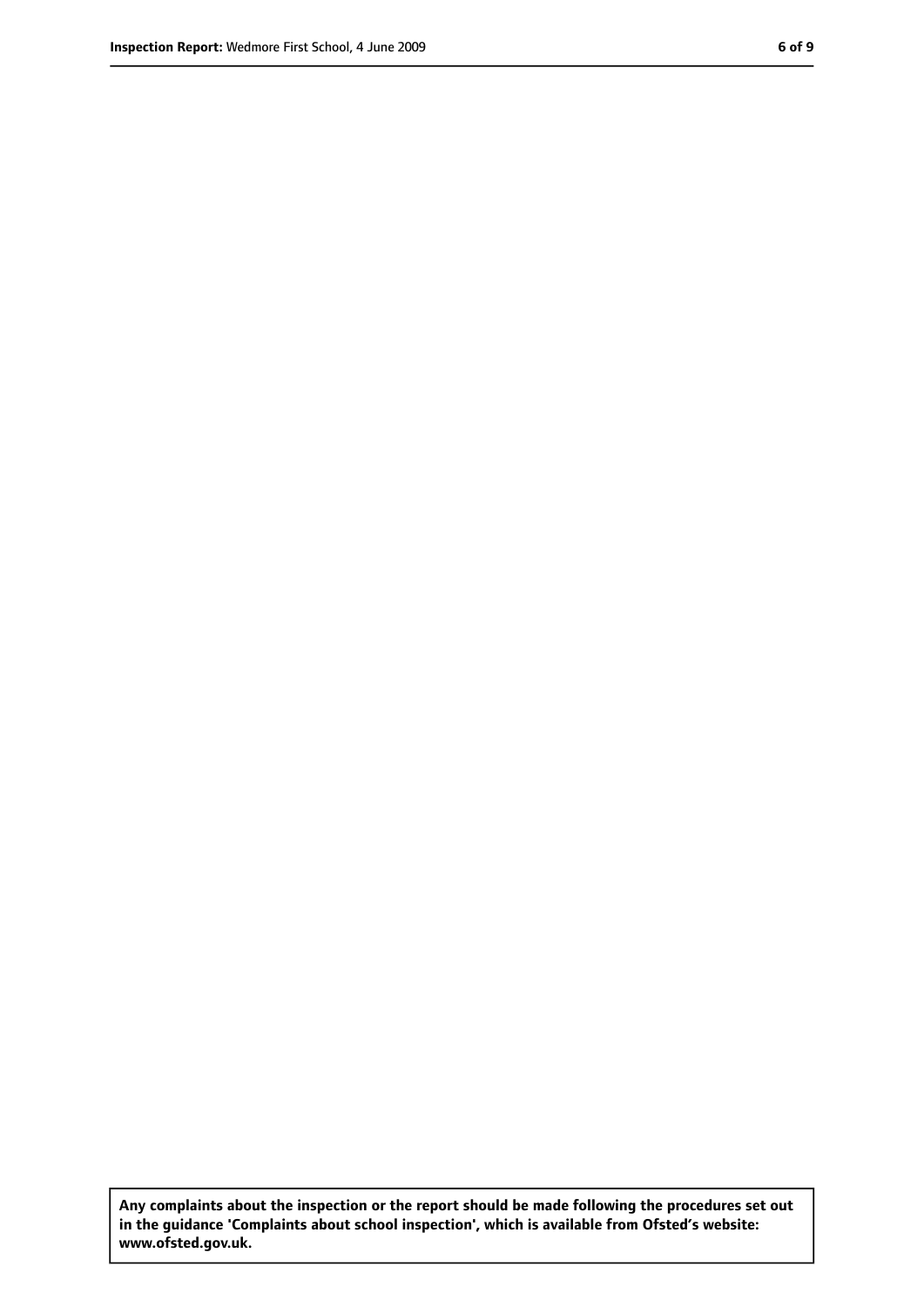# **Inspection judgements**

| ˈ Key to judgements: grade 1 is outstanding, grade 2 good, grade 3 satisfactory, and | <b>School</b>  |
|--------------------------------------------------------------------------------------|----------------|
| arade 4 inadequate                                                                   | <b>Overall</b> |

#### **Overall effectiveness**

| How effective, efficient and inclusive is the provision of<br>education, integrated care and any extended services in meeting the<br>needs of learners? |     |
|---------------------------------------------------------------------------------------------------------------------------------------------------------|-----|
| Effective steps have been taken to promote improvement since the last<br>inspection                                                                     | Yes |
| How well does the school work in partnership with others to promote learners'<br>well being?                                                            |     |
| The capacity to make any necessary improvements                                                                                                         |     |

## **Effectiveness of the Early Years Foundation Stage**

| How effective is the provision in meeting the needs of children in the<br><b>EYFS?</b>       |  |
|----------------------------------------------------------------------------------------------|--|
| How well do children in the EYFS achieve?                                                    |  |
| How good are the overall personal development and well-being of the children<br>in the EYFS? |  |
| How effectively are children in the EYFS helped to learn and develop?                        |  |
| How effectively is the welfare of children in the EYFS promoted?                             |  |
| How effectively is provision in the EYFS led and managed?                                    |  |

#### **Achievement and standards**

| How well do learners achieve?                                                                               |  |
|-------------------------------------------------------------------------------------------------------------|--|
| The standards <sup>1</sup> reached by learners                                                              |  |
| How well learners make progress, taking account of any significant variations<br>between groups of learners |  |
| How well learners with learning difficulties and/or disabilities make progress                              |  |

#### **Annex A**

<sup>&</sup>lt;sup>1</sup>Grade 1 - Exceptionally and consistently high; Grade 2 - Generally above average with none significantly below average; Grade 3 - Broadly average to below average; Grade 4 - Exceptionally low.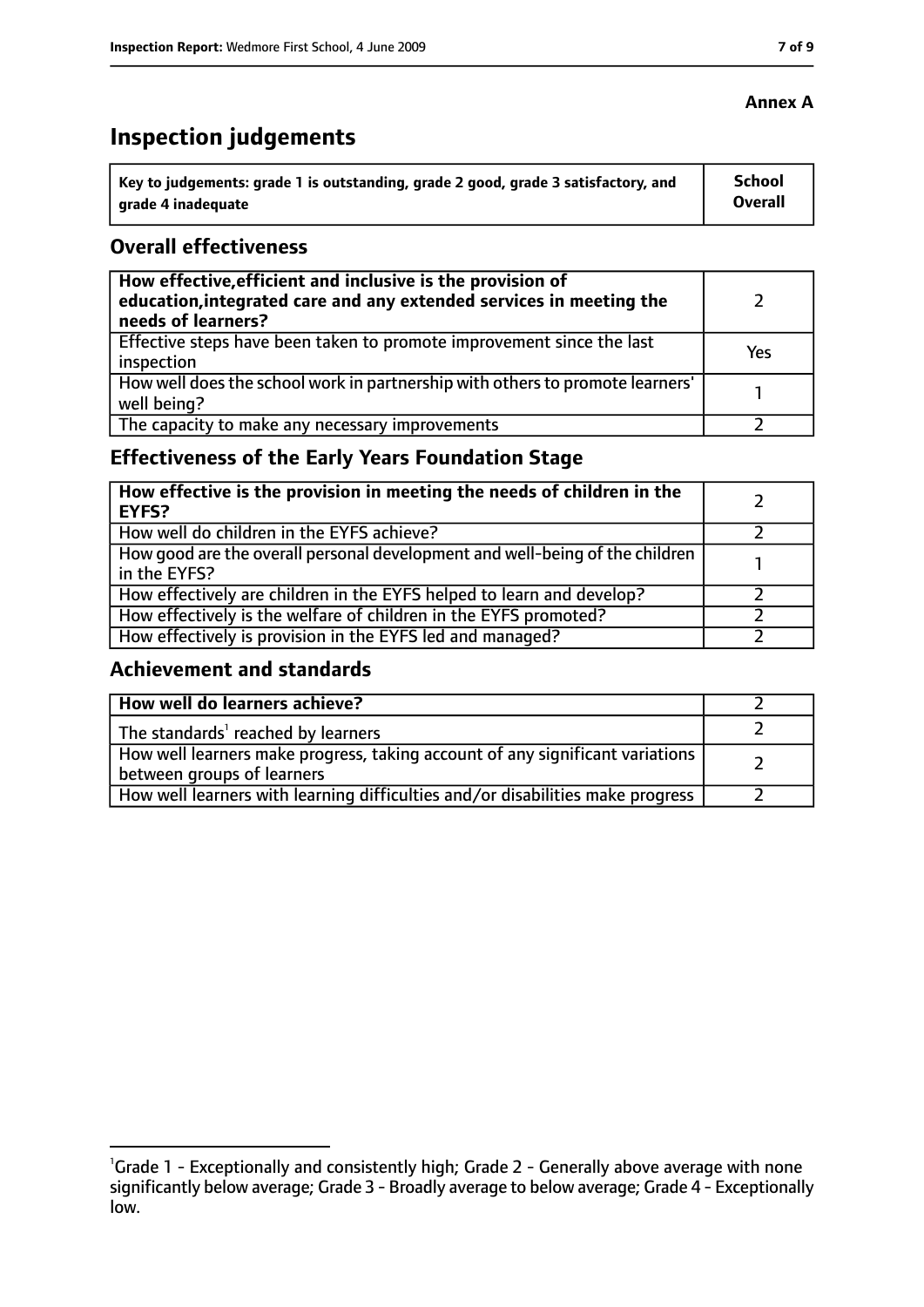## **Personal development and well-being**

| How good are the overall personal development and well-being of the<br>learners?                                 |  |
|------------------------------------------------------------------------------------------------------------------|--|
| The extent of learners' spiritual, moral, social and cultural development                                        |  |
| The extent to which learners adopt healthy lifestyles                                                            |  |
| The extent to which learners adopt safe practices                                                                |  |
| The extent to which learners enjoy their education                                                               |  |
| The attendance of learners                                                                                       |  |
| The behaviour of learners                                                                                        |  |
| The extent to which learners make a positive contribution to the community                                       |  |
| How well learners develop workplace and other skills that will contribute to<br>their future economic well-being |  |

# **The quality of provision**

| How effective are teaching and learning in meeting the full range of<br>learners' needs?              |  |
|-------------------------------------------------------------------------------------------------------|--|
| How well do the curriculum and other activities meet the range of needs and<br>interests of learners? |  |
| How well are learners cared for, quided and supported?                                                |  |

## **Leadership and management**

| How effective are leadership and management in raising achievement<br>and supporting all learners?                                              |     |
|-------------------------------------------------------------------------------------------------------------------------------------------------|-----|
| How effectively leaders and managers at all levels set clear direction leading<br>to improvement and promote high quality of care and education |     |
| How effectively leaders and managers use challenging targets to raise standards                                                                 |     |
| The effectiveness of the school's self-evaluation                                                                                               |     |
| How well equality of opportunity is promoted and discrimination eliminated                                                                      |     |
| How well does the school contribute to community cohesion?                                                                                      |     |
| How effectively and efficiently resources, including staff, are deployed to<br>achieve value for money                                          |     |
| The extent to which governors and other supervisory boards discharge their<br>responsibilities                                                  |     |
| Do procedures for safeguarding learners meet current government<br>requirements?                                                                | Yes |
| Does this school require special measures?                                                                                                      | No  |
| Does this school require a notice to improve?                                                                                                   | No  |